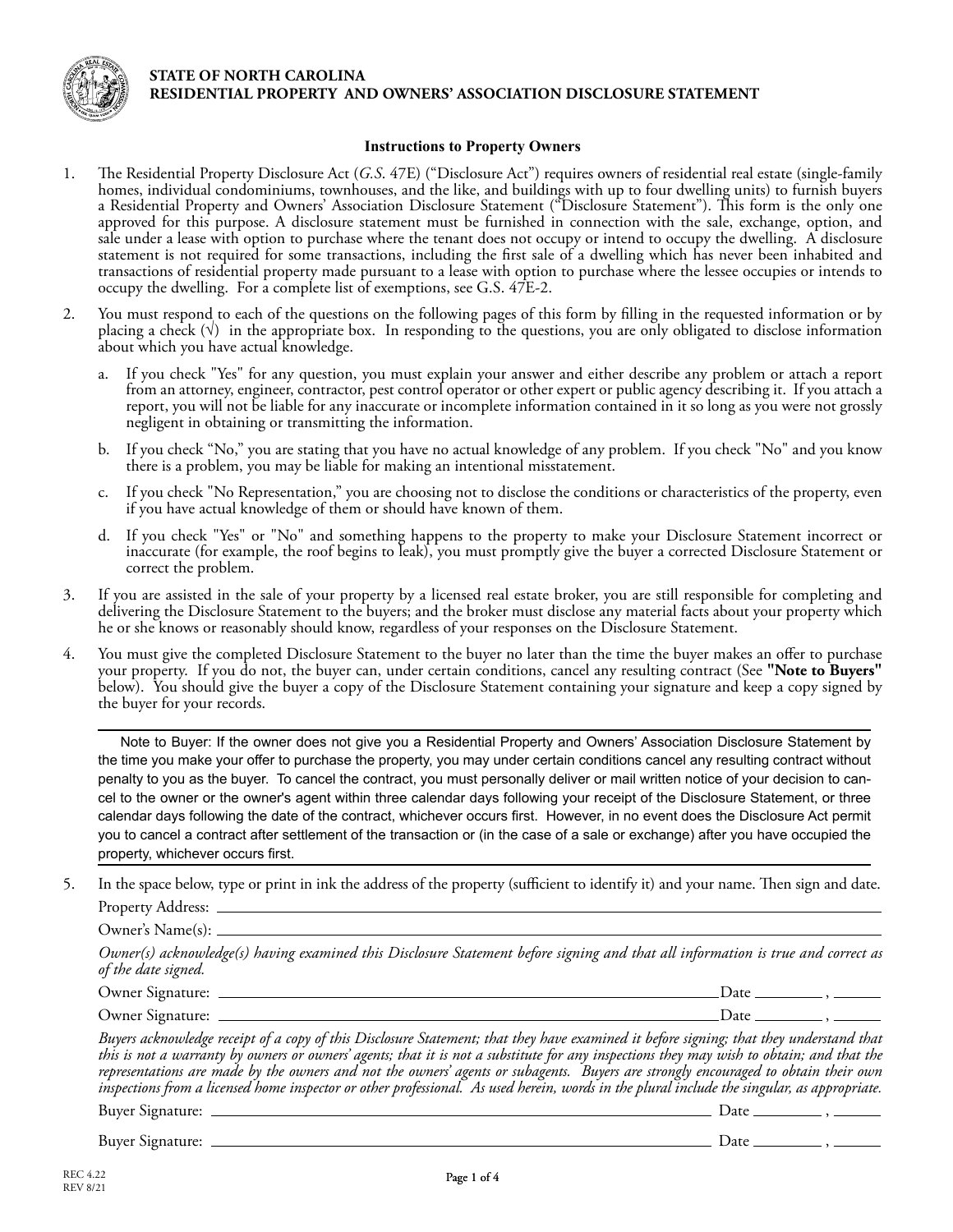**The following questions address the characteristics and condition of the property identified above about which the owner**  has <u>actual knowledge</u>. Where the question refers to "dwelling," it is intended to refer to the dwelling unit, or units if more<br>than one, to be conveyed with the property. The term "dwelling unit" refers to any structure i

|    |                                                                                                                                                                                                                                                                                                                                                     | Yes    | $\mathbf{N}\mathbf{o}$ | $No$<br>Representation |
|----|-----------------------------------------------------------------------------------------------------------------------------------------------------------------------------------------------------------------------------------------------------------------------------------------------------------------------------------------------------|--------|------------------------|------------------------|
| 1. | In what year was the dwelling constructed? __________________.                                                                                                                                                                                                                                                                                      |        |                        | □                      |
| 2. | Is there any problem, malfunction or defect with the dwelling's foundation, slab, fireplaces/chimneys, floors,<br>windows (including storm windows and screens), doors, ceilings, interior and exterior walls, attached garage,                                                                                                                     | $\Box$ | $\Box$                 | □                      |
| 3. | The dwelling's exterior walls are made of what type of material? $\Box$ Brick Veneer $\Box$ Wood $\Box$ Stone<br>$\Box$ Vinyl $\Box$ Synthetic Stucco $\Box$ Composition/Hardboard $\Box$ Concrete $\Box$ Fiber Cement $\Box$ Aluminum $\Box$ Asbestos                                                                                              |        |                        | □                      |
| 4. | In what year was the dwelling's roof covering installed? ________________________ (Approximate if no records are                                                                                                                                                                                                                                    |        |                        | □                      |
| 5. |                                                                                                                                                                                                                                                                                                                                                     |        |                        | □                      |
| 6. | Is there any water seepage, leakage, dampness or standing water in the dwelling's basement, crawl space, or slab? $\Box$                                                                                                                                                                                                                            |        | $\Box$                 | $\Box$                 |
| 7. | Is there any problem, malfunction or defect with the dwelling's electrical system (outlets, wiring, panel,                                                                                                                                                                                                                                          | ⊔      | $\Box$                 | □                      |
| 8. | Is there any problem, malfunction or defect with the dwelling's plumbing system (pipes, fixtures, water heater, etc.)? $\square$                                                                                                                                                                                                                    |        | $\Box$                 | □                      |
| 9. |                                                                                                                                                                                                                                                                                                                                                     |        | $\Box$                 | $\Box$                 |
|    | 10. What is the dwelling's heat source? □ Furnace □ Heat Pump □ Baseboard □ Other _________________                                                                                                                                                                                                                                                 |        |                        | □                      |
|    |                                                                                                                                                                                                                                                                                                                                                     |        |                        | □                      |
|    | 12. What are the dwelling's fuel sources? □ Electricity □ Natural Gas □ Propane □ Oil □ Other<br>(Check all that apply)<br>If the fuel source is stored in a tank, identify whether the tank is $\Box$ above ground or $\Box$ below ground, and                                                                                                     |        |                        |                        |
|    | whether the tank is $\Box$ leased by seller or $\Box$ owned by seller. (Check all that apply)                                                                                                                                                                                                                                                       |        |                        | □                      |
|    | 13. What is the dwelling's water supply source? □ City/County □ Community System □ Private Well □ Shared                                                                                                                                                                                                                                            |        |                        | $\Box$                 |
|    | 14. The dwelling's water pipes are made of what type of material? □ Copper □ Galvanized □ Plastic □ Polybutylene                                                                                                                                                                                                                                    |        |                        | $\Box$                 |
|    | 15. Is there any problem, malfunction or defect with the dwelling's water supply (including water quality, quantity,                                                                                                                                                                                                                                |        | □                      | □                      |
|    | 16. What is the dwelling's sewage disposal system? $\Box$ Septic Tank $\Box$ Septic Tank with Pump $\Box$ Community<br>System $\Box$ Connected to City/County System $\Box$ City/County System available $\Box$ Straight pipe (wastewater<br>does not go into a septic or other sewer system [note: use of this type of system violates state law]) |        |                        | Ц                      |
|    | 17. If the dwelling is serviced by a septic system, do you know how many bedrooms are allowed by the septic<br>system permit?<br>If your answer is "yes," how many bedrooms are allowed? ____________ I No records available                                                                                                                        | ப      | $\Box$                 | □                      |
|    |                                                                                                                                                                                                                                                                                                                                                     |        | $\Box$                 | ⊔                      |
|    | 19. Is there any problem, malfunction or defect with the dwelling's central vacuum, pool, hot tub, spa, attic fan,<br>exhaust fan, ceiling fans, sump pump, irrigation system, TV cable wiring or satellite dish, garage door openers,                                                                                                              |        | $\Box$                 | ⊔                      |
|    | 20. Is there any problem, malfunction or defect with any appliances that may be included in the conveyance                                                                                                                                                                                                                                          |        | $\Box$                 | $\Box$                 |

Buyer Initials and Date Owner Initials and Date

Buyer Initials and Date

Owner Initials and Date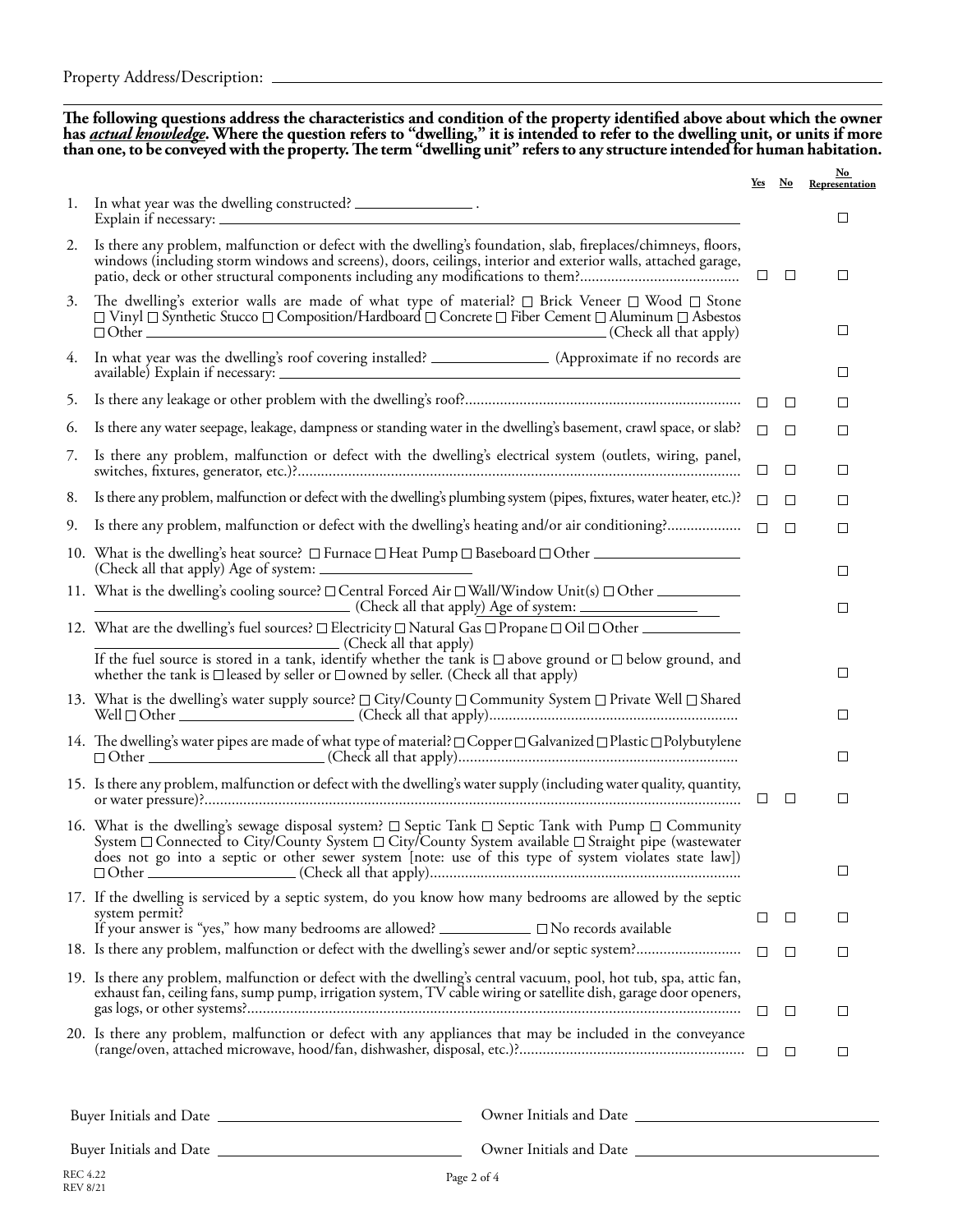|                                                                                                                                                                                                                                                                                                                                                                                                                                                      | Yes     | No     | $\mathbf{No}$<br>Representation |
|------------------------------------------------------------------------------------------------------------------------------------------------------------------------------------------------------------------------------------------------------------------------------------------------------------------------------------------------------------------------------------------------------------------------------------------------------|---------|--------|---------------------------------|
| 21. Is there any problem with present infestation of the dwelling, or damage from past infestation of wood                                                                                                                                                                                                                                                                                                                                           |         | $\Box$ | П                               |
| 22. Is there any problem, malfunction or defect with the drainage, grading or soil stability of the property? $\square$                                                                                                                                                                                                                                                                                                                              |         | $\Box$ | П                               |
| 23. Are there any structural additions or other structural or mechanical changes to the dwelling(s) to be conveyed                                                                                                                                                                                                                                                                                                                                   |         | $\Box$ | □                               |
| 24. Is the property to be conveyed in violation of any local zoning ordinances, restrictive covenants, or other land-<br>use restrictions, or building codes (including the failure to obtain proper permits for room additions or other                                                                                                                                                                                                             | $\perp$ | $\Box$ | П                               |
| 25. Are there any hazardous or toxic substances, materials, or products (such as asbestos, formaldehyde, radon<br>gas, methane gas, lead-based paint) which exceed government safety standards, any debris (whether buried or<br>covered) or underground storage tanks, or any environmentally hazardous conditions (such as contaminated<br>soil or water, or other environmental contamination) located on or which otherwise affect the property? |         | П      | $\mathsf{L}$                    |
| 26. Is there any noise, odor, smoke, etc. from commercial, industrial, or military sources which affects the property?                                                                                                                                                                                                                                                                                                                               |         | □      | $\Box$                          |
| 27. Is the property subject to any utility or other easements, shared driveways, party walls or encroachments from                                                                                                                                                                                                                                                                                                                                   |         | П      | П                               |
| 28. Is the property the subject of any lawsuits, foreclosures, bankruptcy, leases or rental agreements, judgments, tax<br>liens, proposed assessments, mechanics' liens, materialmens' liens, or notices from any governmental agency that                                                                                                                                                                                                           |         | $\Box$ | $\Box$                          |
| 29. Is the property subject to a flood hazard or is the property located in a federally-designated flood hazard area? $\Box$                                                                                                                                                                                                                                                                                                                         |         | $\Box$ | $\Box$                          |
|                                                                                                                                                                                                                                                                                                                                                                                                                                                      |         | $\Box$ | □                               |
| 31. If there is a private road or street adjoining the property, is there in existence any owners' association or maintenance                                                                                                                                                                                                                                                                                                                        |         | П      | П                               |
| If you answered "yes" to any of the questions listed above (1-31) please explain (attach additional sheets if necessary):                                                                                                                                                                                                                                                                                                                            |         |        |                                 |

In lieu of providing a written explanation, you may attach a written report to this Disclosure Statement by a public agency, or by an attorney, engineer, land surveyor, geologist, pest control operator, contractor, home inspector, or other expert, dealing with matters within the scope of that public agency's functions or the expert's license or expertise.

## **The following questions pertain to the property identified above, including the lot to be conveyed and any dwelling unit(s), sheds, detached garages, or other buildings located thereon.**

|                                    | 32. Is the property subject to governing documents which impose various mandatory covenants, conditions, and                                                                                                                                                                                                                                                                               | Yes    | $\mathbf{N}\mathbf{o}$ | No<br>Representation |  |  |  |
|------------------------------------|--------------------------------------------------------------------------------------------------------------------------------------------------------------------------------------------------------------------------------------------------------------------------------------------------------------------------------------------------------------------------------------------|--------|------------------------|----------------------|--|--|--|
|                                    | If you answered "yes" to the question above, please explain (attach additional sheets if necessary):                                                                                                                                                                                                                                                                                       | $\Box$ | $\Box$                 | $\Box$               |  |  |  |
| 33.                                | Is the property subject to regulation by one or more owners' association(s) including, but not limited to, $\Box$<br>obligations to pay regular assessments or dues and special assessments? If you answer is "yes," please provide<br>the information requested below as to each owners' association to which the property is subject [insert N/A<br>into any blank that does not apply]: |        | $\Box$                 | П                    |  |  |  |
|                                    |                                                                                                                                                                                                                                                                                                                                                                                            |        |                        |                      |  |  |  |
|                                    | are \$ _________ per _________. The name, address and telephone number of the president of the owners' association or the                                                                                                                                                                                                                                                                  |        |                        |                      |  |  |  |
|                                    |                                                                                                                                                                                                                                                                                                                                                                                            |        |                        |                      |  |  |  |
|                                    |                                                                                                                                                                                                                                                                                                                                                                                            |        |                        |                      |  |  |  |
|                                    | are \$ _________ per _________. The name, address and telephone number of the president of the owners' association or the                                                                                                                                                                                                                                                                  |        |                        |                      |  |  |  |
|                                    |                                                                                                                                                                                                                                                                                                                                                                                            |        |                        |                      |  |  |  |
|                                    | Owner Initials and Date                                                                                                                                                                                                                                                                                                                                                                    |        |                        |                      |  |  |  |
|                                    |                                                                                                                                                                                                                                                                                                                                                                                            |        |                        |                      |  |  |  |
| <b>REC 4.22</b><br><b>REV 8/21</b> | Page 3 of 4                                                                                                                                                                                                                                                                                                                                                                                |        |                        |                      |  |  |  |